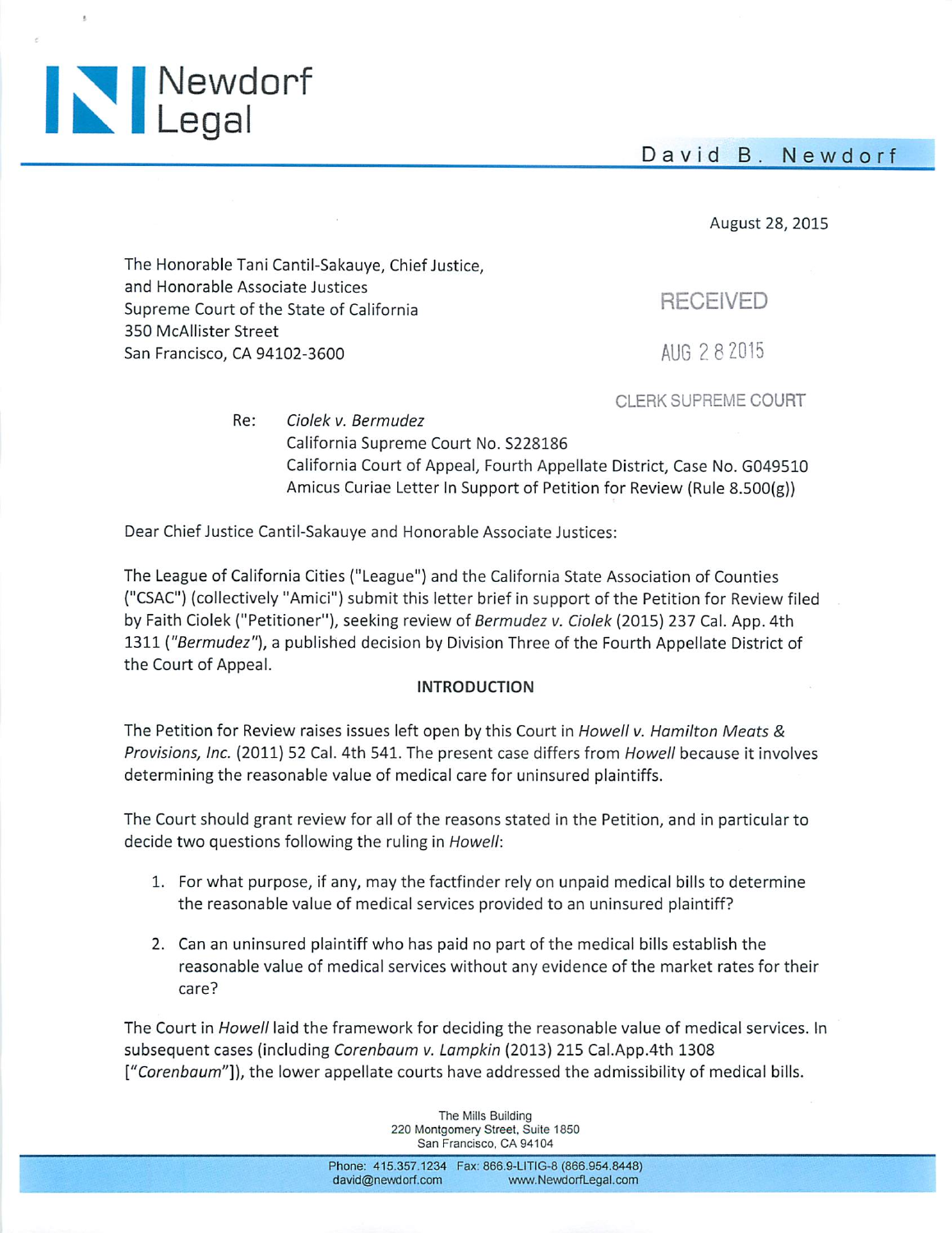Under *Howell* and *Corenbaum*, medical bills for amounts beyond what was paid by insurance are irrelevant and inadmissible to prove the reasonable value of medical care.

The same issues arise on a daily basis as to tort victims who do not have medical insurance. With the publication of the *Bermudez* decision, there is confusing and conflicting precedent for trial courts on this issue.

As public entities and operators of some of the largest health care systems in the state, California cities and counties are interested in a tort system that fairly compensates injured persons while protecting taxpayers and citizens from undue expense. Citizens must have access to health care and receive fair compensation for harms inflicted, whether or not they have medical insurance. But courts should not adopt evidentiary and substantive rules that lead to judgments in excess of the harms actually suffered.

This decision affects the interests of public entities statewide. Accordingly, Amici ask this court to grant the Petition for Review to settle important questions of law and secure uniformity of decision in the lower courts.

### **INTERESTS OF AMICI**

The League is an association of 474 California cities dedicated to protecting and restoring local control to provide for the public health, safety, and welfare of their residents, and to enhance the quality of life for all Californians. The League is advised by its Legal Advocacy Committee, comprised of 24 city attorneys from all regions of the State. The Committee monitors litigation of concern to municipalities, and identifies those cases that have statewide or nationwide significance. The Committee has identified this case as having such significance.

CSAC is a non-profit corporation. The membership consists of the 58 California counties. CSAC sponsors a Litigation Coordination Program, which is administered by the County Counsels' Association of California and is overseen by the Association's Litigation Overview Committee, comprised of county counsels throughout the state. The Litigation Overview Committee monitors litigation of concern to counties statewide and has determined that this case is a matter affecting all counties.

# **THE UNCERTAINTY CAUSED BY** *BERMUDEZ* **MAKES IT DIFFICULT FOR CITIES AND COUNTIES TO RESOLVE CASES AND EFFICIENTLY MANAGE LITIGATION.**

Questions concerning civil litigation procedures and tort liability are of vital interest to cities and counties. The uncertainty caused by the conflict between *Bermudez* and *Corenbaum* and other appellate decisions does not affect only cases that go to trial. The uncertainty makes it difficult to value and resolve personal injury claims short of trial.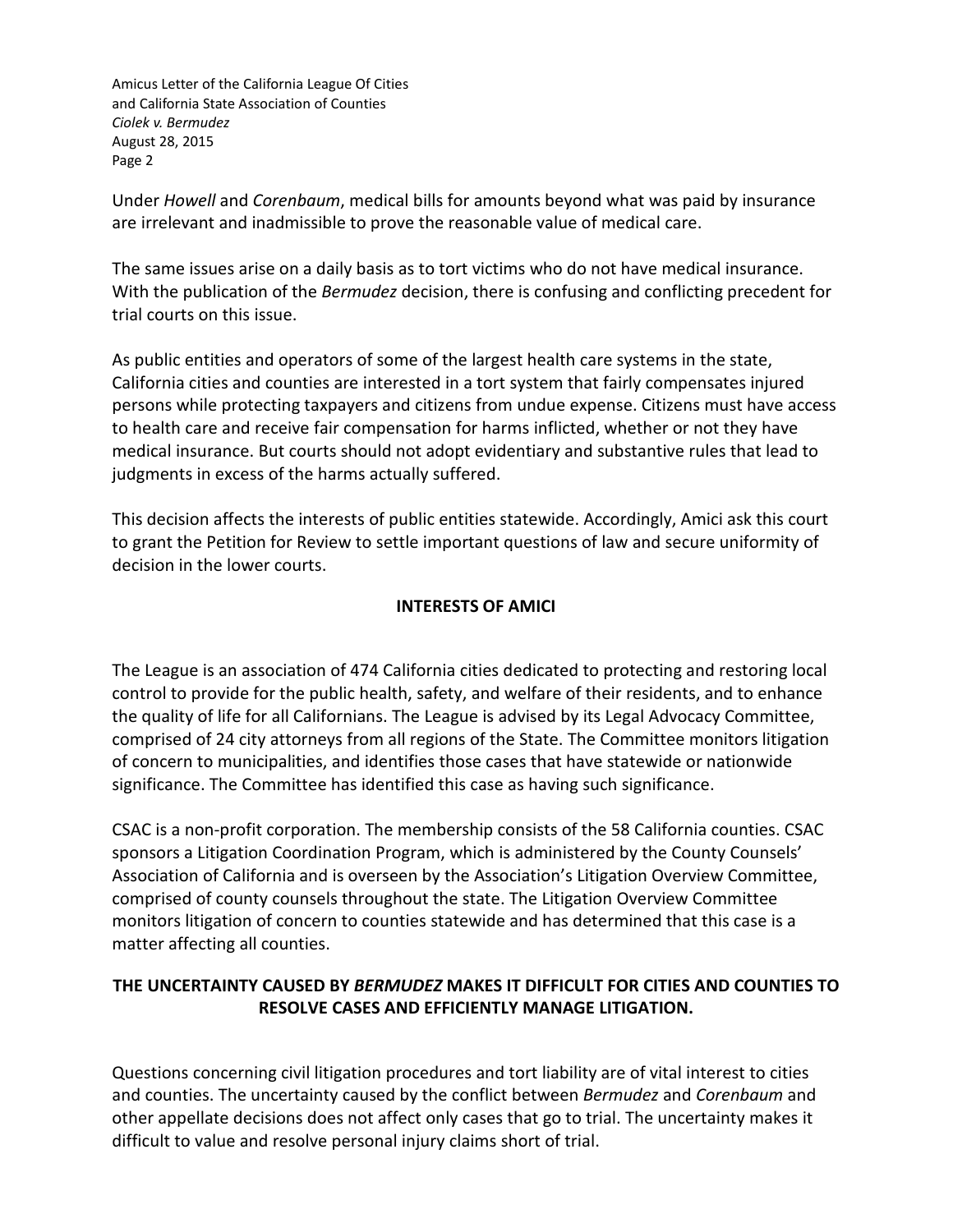Amici's members provide public services (including health care through public hospitals and other health care facilities) to millions of California residents in every county, from city centers to suburbs to rural areas of the State. These cities and counties provide a wide array of services and facilities, including international airports, sea ports, public utilities, police, sheriff's and fire departments, public hospitals, health clinics, public transportation, public works, cultural and recreational facilities (such as sports venues, museums, libraries, parks, theaters, and convention centers).

As a result of these varied operations, California cities and counties receive thousands of personal injury claims a year and pay out substantial dollar amounts in settlements and judgments annually. Cities and counties have extensive experience with tort litigation and risk management that involves balancing public interests and benefits. The issues raised by this case will have a significant effect on the ability of state and local government to manage litigation and provide vital services to all Californians.

Amici's members have been involved in litigation concerning the issues raised in this case for many years. The City and County of San Francisco (a member of both the League and the CSAC) was a party to one of the seminal pre-*Howell* cases, *Nishihama v. City and County of San Francisco* (2001) 93 Cal. App. 4th 298, and the author of this amicus letter was San Francisco's appellate counsel in that case. In addition, the League submitted an amicus curiae brief to this Court in *Howell,* and the League and CSAC submitted a joint amicus curiae brief to the Court of Appeal in *Corenbaum*.

# **THE COURT SHOULD GRANT REVIEW TO DECIDE WHETHER UNPAID MEDICAL BILLS ARE RELEVANT OR ADMISSIBLE AS TO THE REASONABLE VALUE OF MEDICAL SERVICES.**

The question of the admissibility and relevance of unpaid medical bills was not decided in *Howell,* and now the lower courts are divided. This is an issue in almost every personal injury case, whether or not the plaintiff is insured and regardless of the kind of insurance the plaintiff has. As the Court noted in *Howell*, hospital and doctors bills are misleading (or as one scholar put it, "insincere") because almost no one pays the full amounts of such bills. (*Howell,* 52 Cal. 4th at p. 561 [quoting Reinhardt, *The Pricing Of U.S. Hospital Services: Chaos Behind A Veil Of Secrecy* (2006) 25 Health Affairs 57, 63].)

With insured patients, the hospital and doctor have agreed to accept lower, negotiated rates for services as full payment without regard to the billed amounts. These rates are set in arm's length negotiations between health care providers and medical insurers. With capitated HMO plans (such as Kaiser), no medical bill of any kind is created unless the patient files a personal injury lawsuit, and the plaintiff incurs no liability for the charges on these litigation bills. With medical services provided on a lien basis (as in *Bermudez*), the doctor and medical facility negotiated to be paid out of the proceeds of litigation at the time they agreed to provide the services. In the case of a Kaiser-type plan or a lien doctor's bill, the litigation bills are not the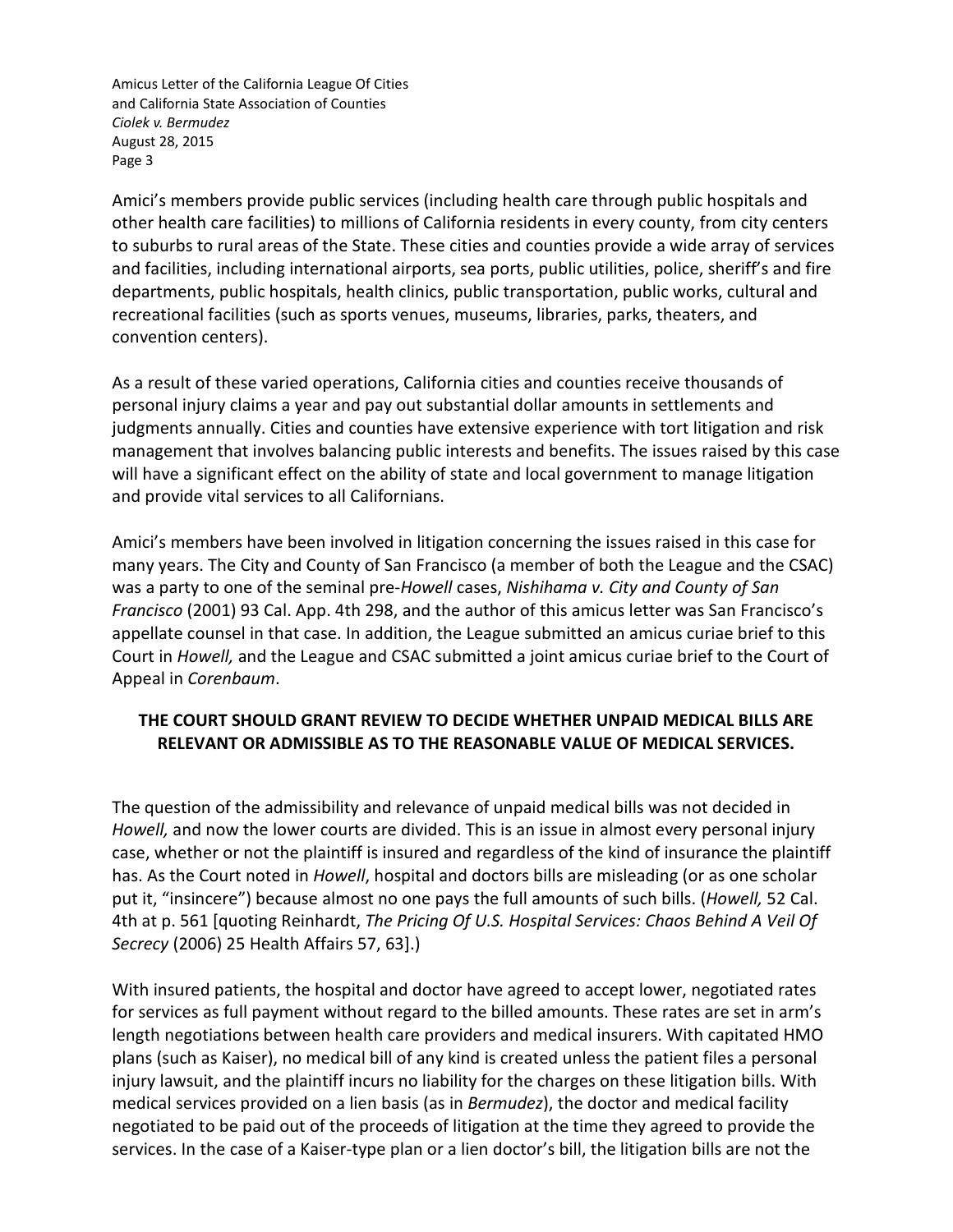result of an arm's length transaction. In none of these situations is an unpaid medical bill representing "illusory" costs a reliable indication of the value of services. (*See John Dewar Gleissner, Proving Medical Expenses: Time for a Change* (Spring 2005) 28 Am. J. Trial Advoc. 649, 650-657.)

The *Bermudez* court held that unpaid medical bills (including those from doctors who worked on a lien basis) were relevant to the question of the reasonable value of past medical services. In doing so, the *Bermudez* court criticized and disagreed with Court of Appeal decisions that held that unpaid medical bills are irrelevant and inadmissible on the question of the reasonable value of past medical services. (*See, e.g., Corenbaum, supra*; *Ochoa v. Dorado* (2014) 228 Cal. App. 4th 120*.*) The Court should grant the Petition to resolve this conflict.

# **THE COURT SHOULD GRANT REVIEW TO DECIDE WHETHER MARKET VALUE IS THE APPROPRIATE MEASURE OF THE REASONABLE VALUE OF MEDICAL SERVICES.**

In *Bermudez,* the court concluded that an award of medical damages could be based on medical bills (no part of which had been paid) and expert testimony that the amounts were "reasonable" without reference to what doctors and hospitals in the area generally accepted as payment for the same services. By contrast, under *Howell,* an insured plaintiff may recover no more than the amount accepted as full payment by the doctor or hospital. As the Court explained in *Howell,* capping medical damages at the amount actually paid is appropriate because that is the market or exchange rate for the services provided. (*See Howell,* 52 Cal. 4th at p. 556 [quoting Rest. 2d Torts, § 911, com. h, pp. 476-477].)

The rule set out in *Bermudez* would give credence to phantom bills (which under *Corenbaum*  and other cases are irrelevant and inadmissible) and could lead to excessive compensation for those injured in accidents – at the expense of taxpayers when the defendant is a public entity.

The most troubling aspect of the *Bermudez* decision is that applying different evidentiary and substantive rules for uninsured plaintiffs than for those with insurance will produce vastly disparate outcomes. It could also encourage insured accident victims to abandon their regular network of medical providers and seek treatment on a lien basis. This will not improve the quality or availability of medical care for accident victims – and arguably could worsen care. The courts should not encourage this outcome.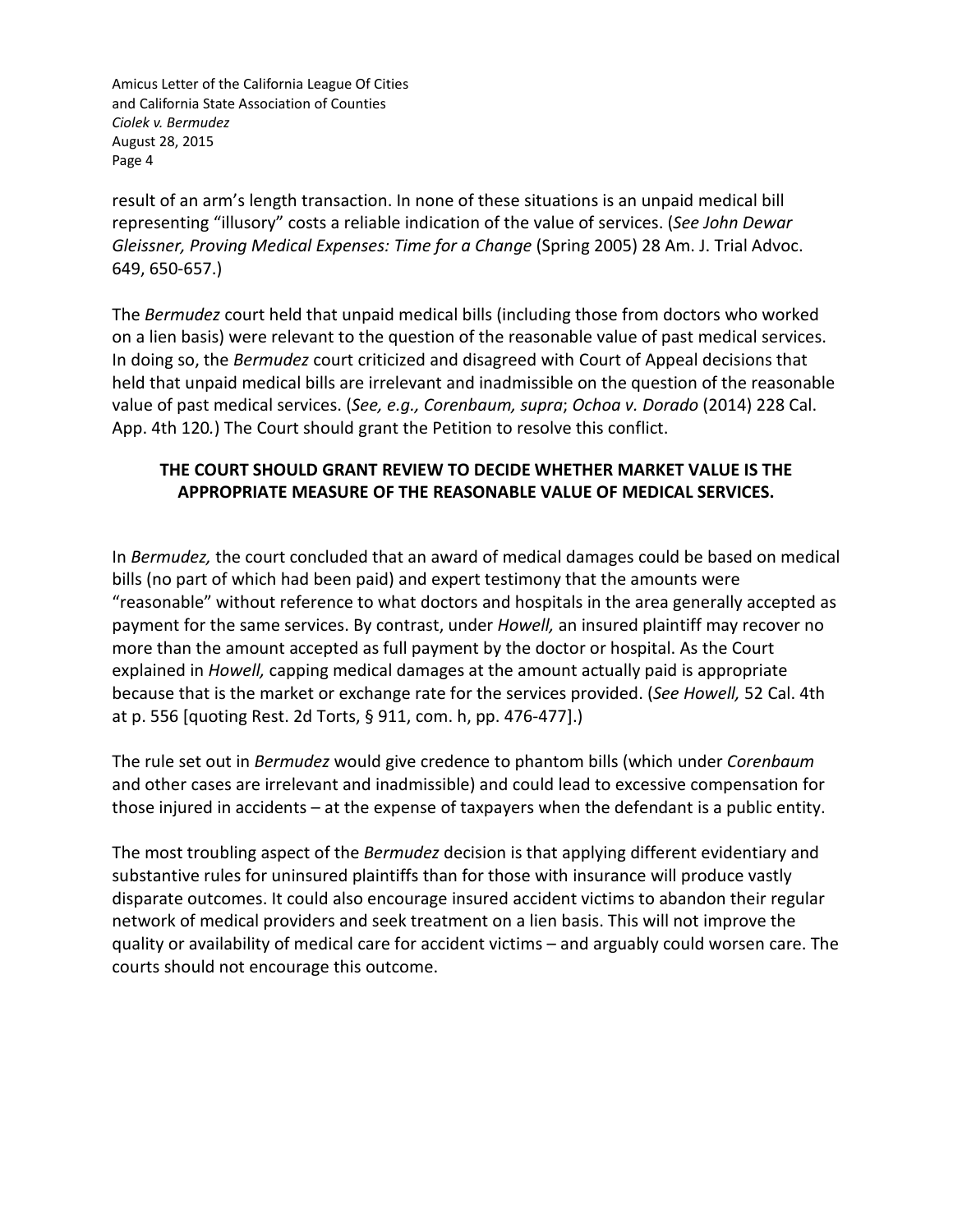### **CONCLUSION**

The League and CSAC respectfully request that the Court grant the Petition for Review of *Bermudez v. Ciolek* to resolve important questions that confront the trial courts on a daily basis and affect the vital interests of cities, counties and other public entities statewide.

Respectfully submitted,

NEWDORF LEGAL

Javid Newdorf

David B. Newdorf Attorneys for Amicus Curiae LEAGUE OF CALIFORNIA CITIES and CALIFORNIA STATE ASSOCIATION OF COUNTIES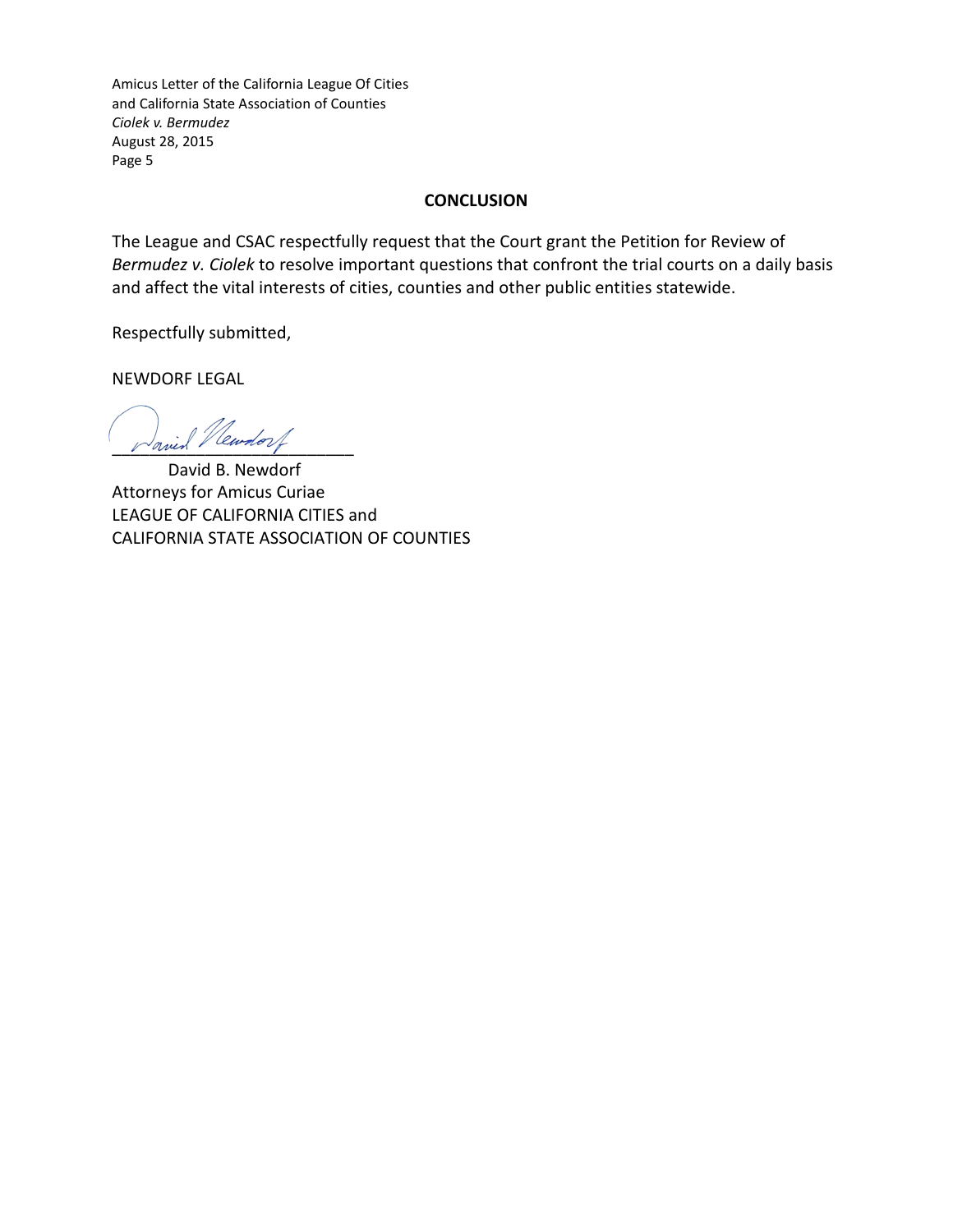#### **PROOF OF SERVICE**

I, Rye P. Murphy, declare as follows:

I am a citizen of the United States, over the age of eighteen years and not a party to the within entitled action. My business address is Newdorf Legal, 220 Montgomery Street, Suite 1850, San Francisco, California 94104.

On August 28, 2015, I served the attached:

#### AMICUS CURIAE LETTER OF LEAGUE OF CALIFORNIA CITIES AND CALIFORNIA STATE ASSOCIATION OF COUNTIES IN SUPPORT OF PETITION FOR REVIEW

on the interested parties in said action, by placing a true copy thereof in sealed envelope(s) addressed as follows:

| Robert A. Olson, Esq.<br>Edward L. Xanders, Esq.<br>Greines, Martin, Stein & Richland LLP<br>5900 Wilshire Blvd., 12th Floor<br>Los Angeles, CA 90036<br>(Attorneys for the Defendant/Appellant) | Peter H. Crossin, Esq.<br>Veatch Carlson, LLP<br>700 S. Flower Street, 22nc1 Floor<br>Los Angeles, CA 90017<br>(Attorneys for Defendant/Appellant)          |
|--------------------------------------------------------------------------------------------------------------------------------------------------------------------------------------------------|-------------------------------------------------------------------------------------------------------------------------------------------------------------|
| Dale L. Pomerantz, Esq.<br>Brobeck, West, Borges, Rosa & Douville LLP<br>1301 Dove Street, Suite 700<br>Newport Beach, CA 92660<br>(Attorneys for Defendant/Respondent)                          | Cleidin Z. Atanous, Esq.<br>The Law Office of Cleidin Z. Atanous<br>500 S. Kraemer Blvd., Ste 205<br>Brea, CA 92821<br>(Attorneys for Defendant/Respondent) |
| Robert T. Simon, Esq.<br>Brad M. Simon, Esq.<br>The Simon Law Group<br>34 Hermosa Ave.<br>Hermosa Beach, CA 90254<br>(Attorneys for Plaintiff/Respondent)                                        | Robert B. Gibson, Esq.<br>Gibson & Hughes<br>1551 N. Tustin Ave., Suite 530<br>Santa Ana, CA 92705<br>(Attorneys for Plaintiff/Respondent)                  |

and served the named document in the manner indicated below:

 $\bowtie$ BY MAIL: I caused true and correct copies of the above document(s) to be served by mail on the above date by personally placing and sealing said document(s) in an envelope or package suitable for mailing, postage prepaid, addressed to the addressee(s) and including this firm's return address, and then, following ordinary office practice, placing said sealed envelope in the office's usual location for collection and mailing with the United States Postal Service.

BY NEXT-DAY OVERNIGHT SERVICE: I caused true and correct copies of the above document(s)  $\blacksquare$ to be placed within a sealed envelope or other package suitable for overnight shipment, addressed to the addressee(s) and including this firm's return address, and delivered on the date stated above to an overnight delivery service for delivery to the addressee(s) on the following business day.

BY HAND DELIVERY: I caused true and correct copies of the above document(s) to be placed within a sealed envelope or other package suitable for handling by a messenger or courier service and then caused the package to be hand-delivered by a same-day messenger service to the addressee(s) on this date.